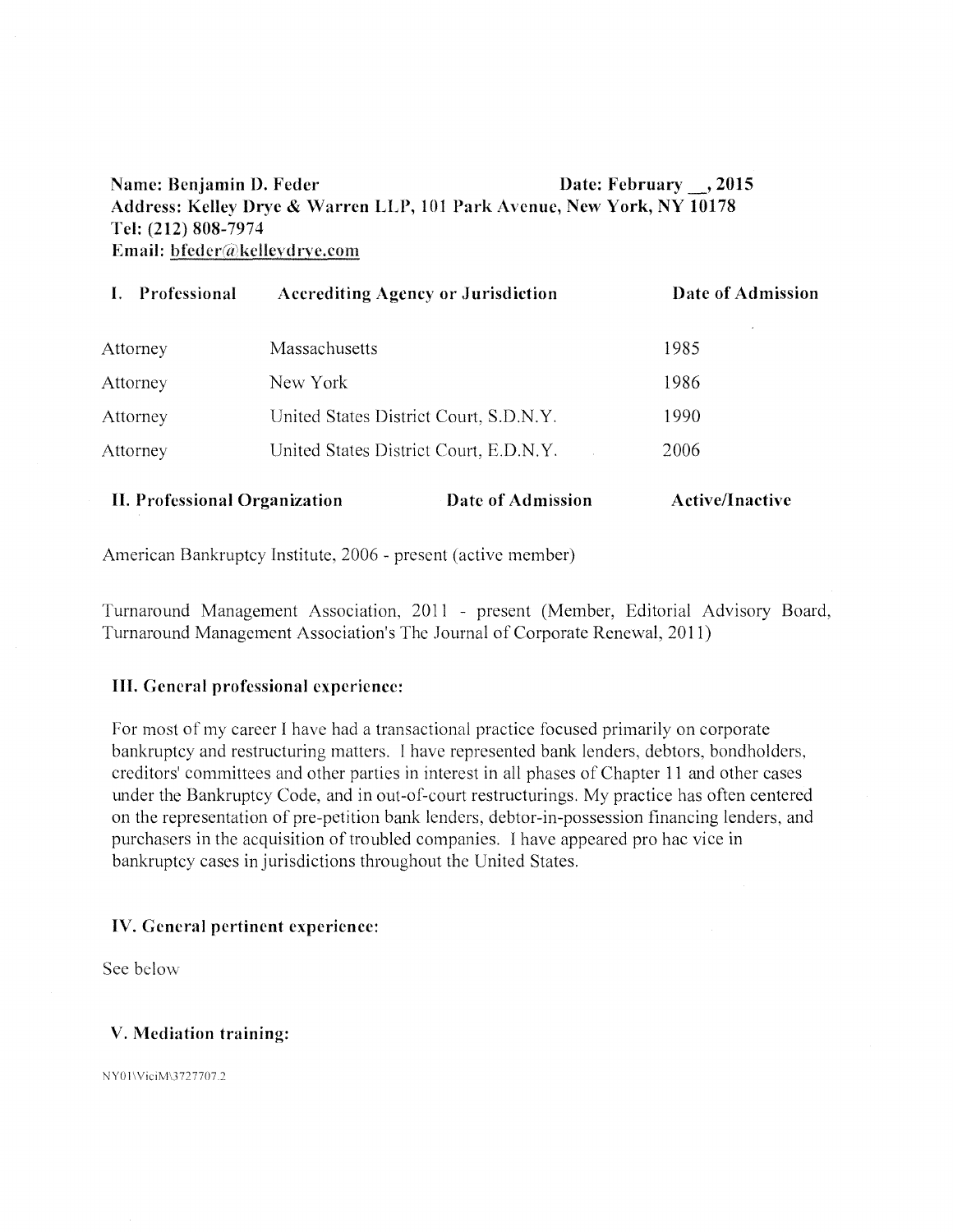American Bankruptcy Institute / St. John's School of Law 40 Hour Bankruptcy Mediation Training Program, December 2014, Certification of Completion

## VI. Pertinent bankruptcy training:

I typically work on matters ranging in size from lower mid-market companies to multi-billion dollar enterprises. My recent representations reflect this; in 2014 I represented an indenture trustee in Energy Future Holdings, Case No. 14-10979 (Bankr. D. Del), one of the largest chapter 11 cases ever filed, and the creditors' committee in Loehmann's Holdings, Inc., Case No. 123- 14050 (Bankr. S.D.N.Y.), a lower mid-market case. I was involved in one of the largest 2013 cases, representing an indenture trustee in Residential Capital, LLC, Case No. 12-1220 (Bankr. S.D.N.Y.). In 2012 I represented a major creditor in Hawker Beechcraft, Case No. 12-11873 (Bankr. S.D.N.Y.), and also represented a purchaser of assets in a small single asset real estate case in the Eastern District of New York, Amagansett Family Farm, Inc., Case No. 11-73929  $(Bankr, E.D.N.Y.)$ . I have had the fortune of being involved in numerous large and fascinating cases over the years, such as R.H. Macy & Co. and Owens Corning, and in Asia Global Crossing, Case No. 02-15749 (Bankr. S.D.N.Y.), I represented the first mainland Chinese company to acquire a U.S. company through a sale in a Chapter 11 case. In Barzel Industries, Inc., Case No. 09-13204 (Bankr. D. Del.), I served as the debtors' corporate counsel, and I was debtor's counsel in Contessa Premium Foods, Inc., Case No. 11-13454 (Bankr. C.D. Cal.).

While I focus much more on the transactional rather than the litigation aspects of bankruptcy and restructuring, I appear in court and argue motions on a fairly regular basis. Please see, for example, Geltzer v. Our Lady of Mt. Carmel — St. Benedicta School, 502 B.R. 124 (Bankr. E.D. N.Y 2013); In re Quality Stores, 289 B.R. 324 (Bankr. W.D. Mich. 2002).

# VII. General pertinent business or legal experience:

### Recent Speaking Engagements:

2013 M&A Advisor Distressed Investing Summit: The U.S. Government As Gatekeeper For Distressed M&A Deals, March 6, 2013

Strafford Webinar on Credit Bidding in Bankruptcy Sales: Critical Issues Facing Lenders, http://www.straffordpub.com/products/credit-bidding-in-bankruptcy-sales-critical-issuesfacing-lenders-2012-07-24.

### Business Experience:

I left- the practice of law in 1995 and was a founder and managing member of Westchester Brewing Company, which was the first brewery to operate in Westchester County since the days of Prohibition. After a year spent developing the business plan and raising over \$1.3 million in startup debt and equity financing, it opened in September 1996 as a brewery and 150 seat

NY01\ViciM\3727707.2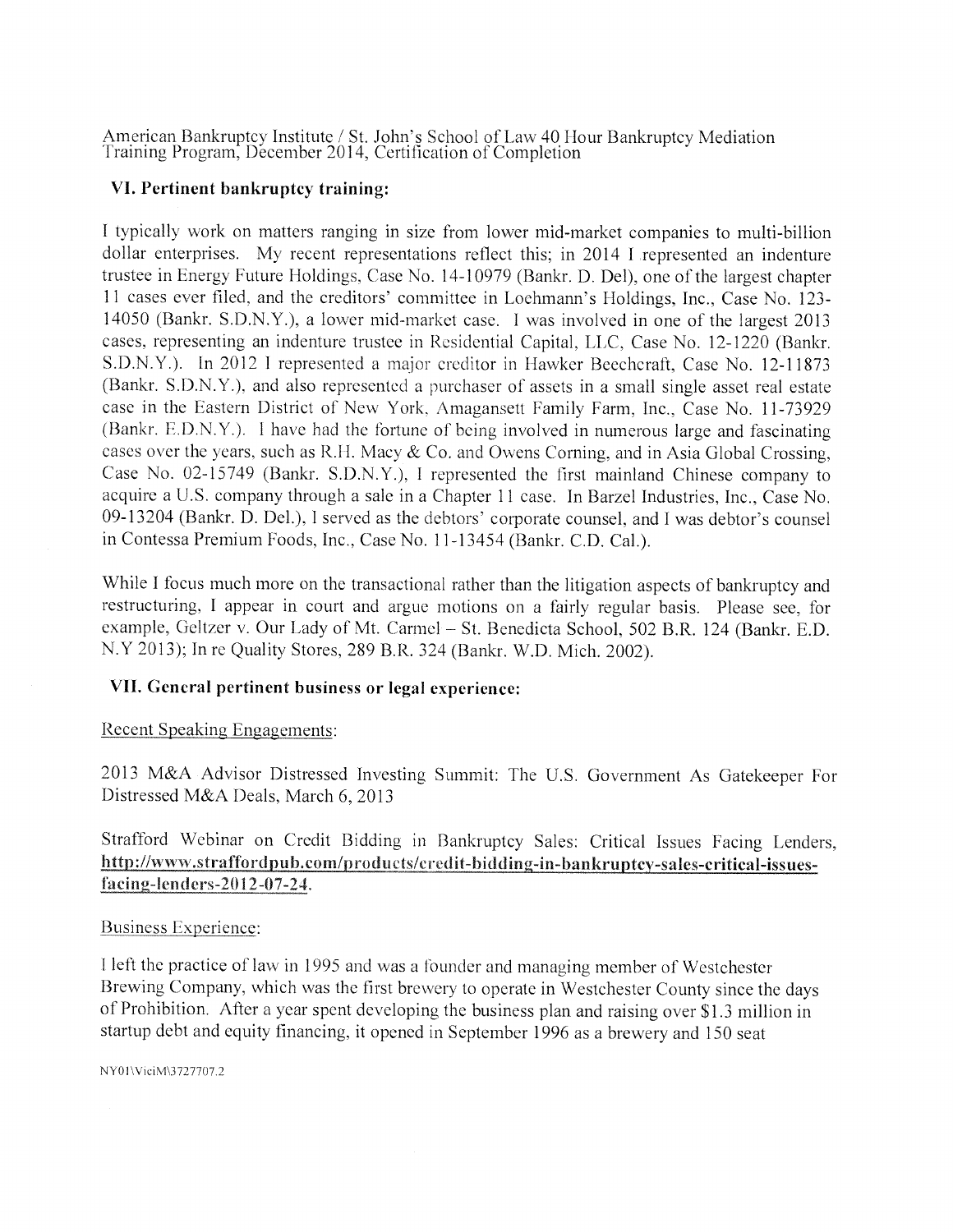restaurant. Although we exceeded \$1.5 million in annual revenue, we were unable to generate positive cash flow and Westchester Brewing Company filed for bankruptcy under Chapter 11 of the Bankruptcy Code in 1998. My partners and I sold the business and I returned to the practice of law.

Publications:

- "EFH Highlights Pitfalls For Large-Enterprise Fiduciaries" · *Bankruptcy Law360*, January 2015
- "A New Playing Field For Distressed Municipalities" *Bankruptcy Law360,* November 2014
- "GM Litigation Raises Difficult Bankruptcy Questions" *Bankruptcy Law360,*  September 2014
- "Still Trying To Close The Stern v. Marshall Can Of Worms" *Bankruptcy Law360,*  August 2014
- "Another Case To Further Fisker's Credit-Bid Uncertainty" *Bankruptcy Law360,* May 2014
- "Absolute Priority Rule Absolutism? How Strict Interpretation of the Bankruptcy Code's Cramdown Provisions Nearly Caused Hawker Beechcraft's Plan Confirmation to Skid Along the Runway" • *American Bankruptcy Institute's Secured Credit Committee Newsletter,* March 2014
- "Awaiting 2nd Circ. Spin on Bankruptcy Claims Trading" *Bankruptcy Law360,*  September 2012
- "River Road Decision Vindicates Philadelphia Newspapers Dissent" *Daily Bankruptcy Review,* July 2011
- "Keeping Pace With Chapter 11's 'New Normal'" *· The Journal of Corporate Renewal*, June 2011
- "The 2<sup>nd</sup> Cir. Stance on *DBSD" Bankruptcy Law360*, October 2010
- "Hardball in the Texas Rangers Chapter 11 Case" *Daily Bankruptcy Review,* September 2010
- "Third Circuit Decision in *Philadelphia Newspapers* Leaves Crucial Issues Unresolved" *American Bankruptcy Institute (A B1) Asset Sales Committee Newsletter,* June 2010
- "It's Time to Bury *Clear Channel* (And Certainly Not to Praise It)" *Andrews Bankruptcy Litigation Reporter,* October 2009
- Co-Author, "Overview of U.S. Bankruptcy Law and Procedure: Dealing with Customers in These Troubled Economic Times" kigvo *Gaikyo News,* July 2009
- "Acquiring Distressed Businesses In US Chapter 11 Cases Riding A 'Stalking Horse' Bid To Victory" · Financier Worldwide, February 2009

NY01\ViciM\3727707.2